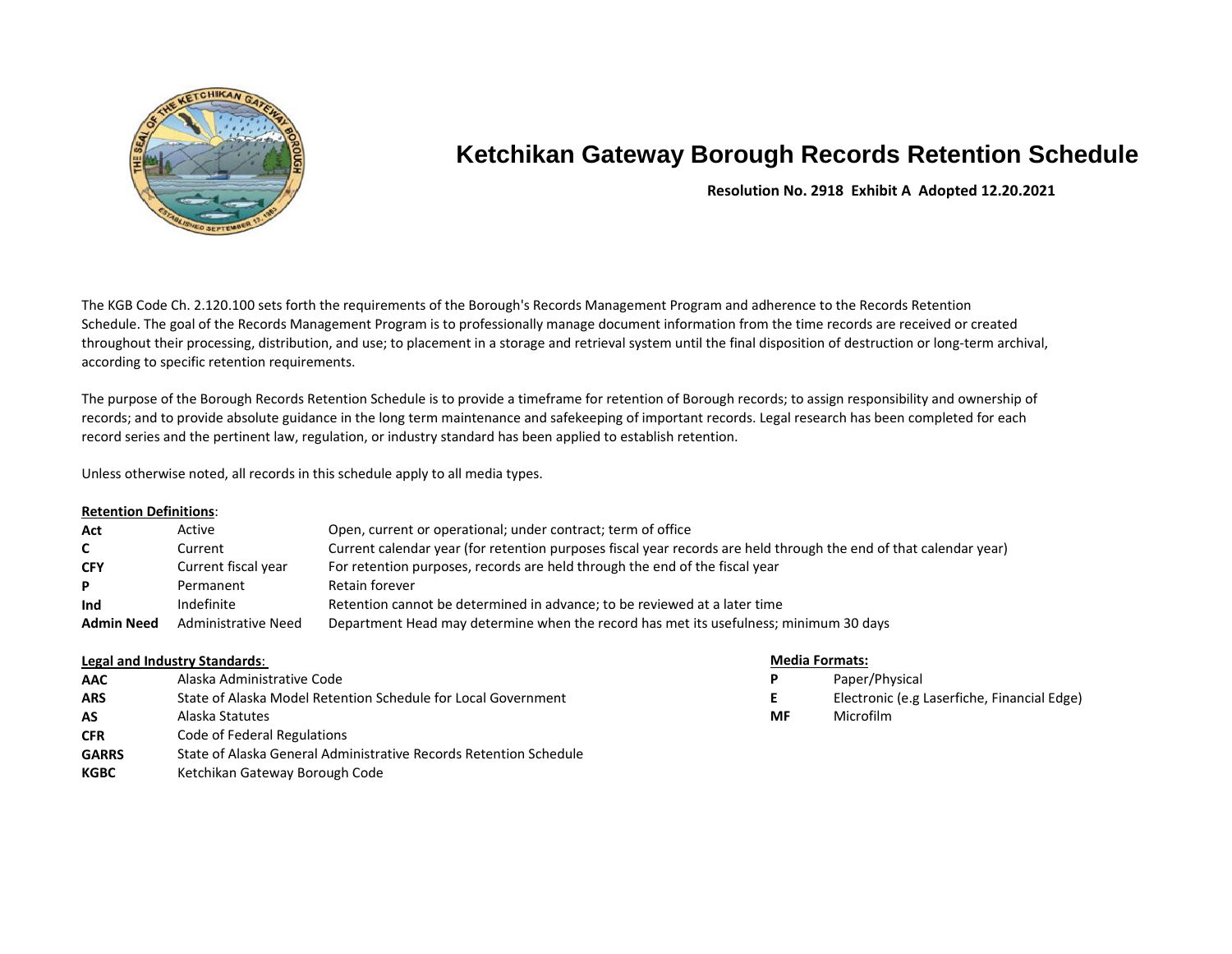| <b>Records Retention Schedule</b><br><b>General Administration</b> |               |                                        |                                                                                                                                                                                                                                                                                          |             |                           |                                        |           |                                                |                        |                                                                                                                        |  |
|--------------------------------------------------------------------|---------------|----------------------------------------|------------------------------------------------------------------------------------------------------------------------------------------------------------------------------------------------------------------------------------------------------------------------------------------|-------------|---------------------------|----------------------------------------|-----------|------------------------------------------------|------------------------|------------------------------------------------------------------------------------------------------------------------|--|
| <b>Appraisal</b>                                                   | Record        | <b>Subjects</b>                        | <b>Description</b>                                                                                                                                                                                                                                                                       | Format      | Data Owner                |                                        | Retention |                                                | Legal &<br>Industry    | <b>Comments/Notes</b>                                                                                                  |  |
| Value                                                              | <b>Series</b> |                                        |                                                                                                                                                                                                                                                                                          |             |                           | Office                                 | Storage   | <b>Total</b>                                   | <b>Standards</b>       |                                                                                                                        |  |
| 1,3,5                                                              | ADM100        | <b>Plans &amp; Studies</b>             | Related to the operation of the Borough; includes, but not<br>limited to the Strategic Plan, Comprehensive Plan, Capital Plan,<br><b>Emergency Operations Plan</b>                                                                                                                       | P, E        | <b>Borough</b><br>Manager | $Act+3$                                | n/a       | $Act+3$                                        | ARS 1.4; 1.5<br>;11.44 | Until superseded                                                                                                       |  |
| 1,5                                                                | ADM110        | <b>General Administration</b>          | Includes general correspondence, reading files, reports and<br>copies of documents used for administrative purposes,<br>unsuccessful bids and proposals                                                                                                                                  | P, E        | Department<br>Heads       | $Act+3$                                | n/a       | $Act+3$                                        | ARS1.1                 |                                                                                                                        |  |
| $\mathbf{1}$                                                       | ADM120        | <b>Non Record</b>                      | Information or documents which are not preserved for their<br>informational value or as evidence or operation of the<br>Borough; may include unsolicited received messages (spam),<br>periodicals, superseded templates, duplicates of records<br>retained elsewhere, preliminary drafts | <b>P, E</b> | Department<br>Heads       | none                                   | none      | none                                           | AS 40.21.150<br>(6)    | May destroy<br>immediately; Email<br>non-records will be<br>presumed destroyed<br>30 days after creation<br>or receipt |  |
| 1                                                                  | ADM130        | Website/Social Media <sup>1</sup>      | General correspondence relating to department operational<br>records                                                                                                                                                                                                                     | E           | Department<br>Heads       | Act+30 Days                            | n/a       | Act+30 Days                                    | ARS1.1                 | Considered duplication<br>of departmental records                                                                      |  |
| 1,2,5                                                              | ADM200        | <b>Policies &amp; Procedures</b>       | Borough and departmental policies and procedures                                                                                                                                                                                                                                         | P, E        | Borough<br>Manager        | Act                                    | 10        | $Act+10$                                       | ARS 1.3                |                                                                                                                        |  |
| 1                                                                  | ADM250        | <b>Capital Project Requests</b>        | Capital project request files                                                                                                                                                                                                                                                            | P, E        | Borough<br>Manager        | Act                                    | 6         | $Act+6$                                        | ARS12.9                |                                                                                                                        |  |
| 1                                                                  | ADM310        | <b>Asset Management</b>                | Maintenance records manuals, warranties                                                                                                                                                                                                                                                  | P, E        | Department<br>Heads       | Life of Equipment                      | n/a       | Life of Equipment                              | ARS 9.1                |                                                                                                                        |  |
| 1,2                                                                | ADM400        | <b>Administrative IT</b>               | Records relating to computer system, including:<br>program/system documentation, wiring, software licenses,<br>disaster recovery, inventory, web page data                                                                                                                               | P, E        | <b>IT Manager</b>         | Until<br>Administrative<br>Need Met    | n/a       | <b>Until Administrative</b><br><b>Need Met</b> | ARS 9.1                |                                                                                                                        |  |
|                                                                    | <b>REF100</b> | Reference                              | Reference materials used for administrative purposes                                                                                                                                                                                                                                     | P, E        | Department<br>Heads       | Until Superseded                       | n/a       | <b>Until Superseded</b>                        |                        |                                                                                                                        |  |
| 5                                                                  | <b>HIS100</b> | <b>Historical Files</b>                | Departmental written histories, newspaper articles,<br>photographs, speeches; Parks & Recreation program history                                                                                                                                                                         | P, E        | Department<br>Heads       | $C+1$                                  | P         | P                                              | ARS 1.6                |                                                                                                                        |  |
| 2                                                                  | <b>SEC100</b> | <b>Security Recordings - Routine</b>   | Video surveillance for Borough facilities and vehicles                                                                                                                                                                                                                                   | $\mathsf E$ | Department<br>Heads       | 14-60 days<br>depending on<br>hardware | n/a       | 14-60 days<br>depending on<br>hardware         | GARRS 89               | Erase and reuse                                                                                                        |  |
| $\overline{2}$                                                     | <b>SEC100</b> | <b>Security Recordings - Incidents</b> | Video recordings of incidents at Borough facilities and vehicles                                                                                                                                                                                                                         | E           | Department<br>Heads       | 1                                      | 5         | $Act + 6$                                      | GARRS 89               |                                                                                                                        |  |

 $1$ Online content preserved for its business or informational value is retained according to the pertinent record series.

Page **2** of **14**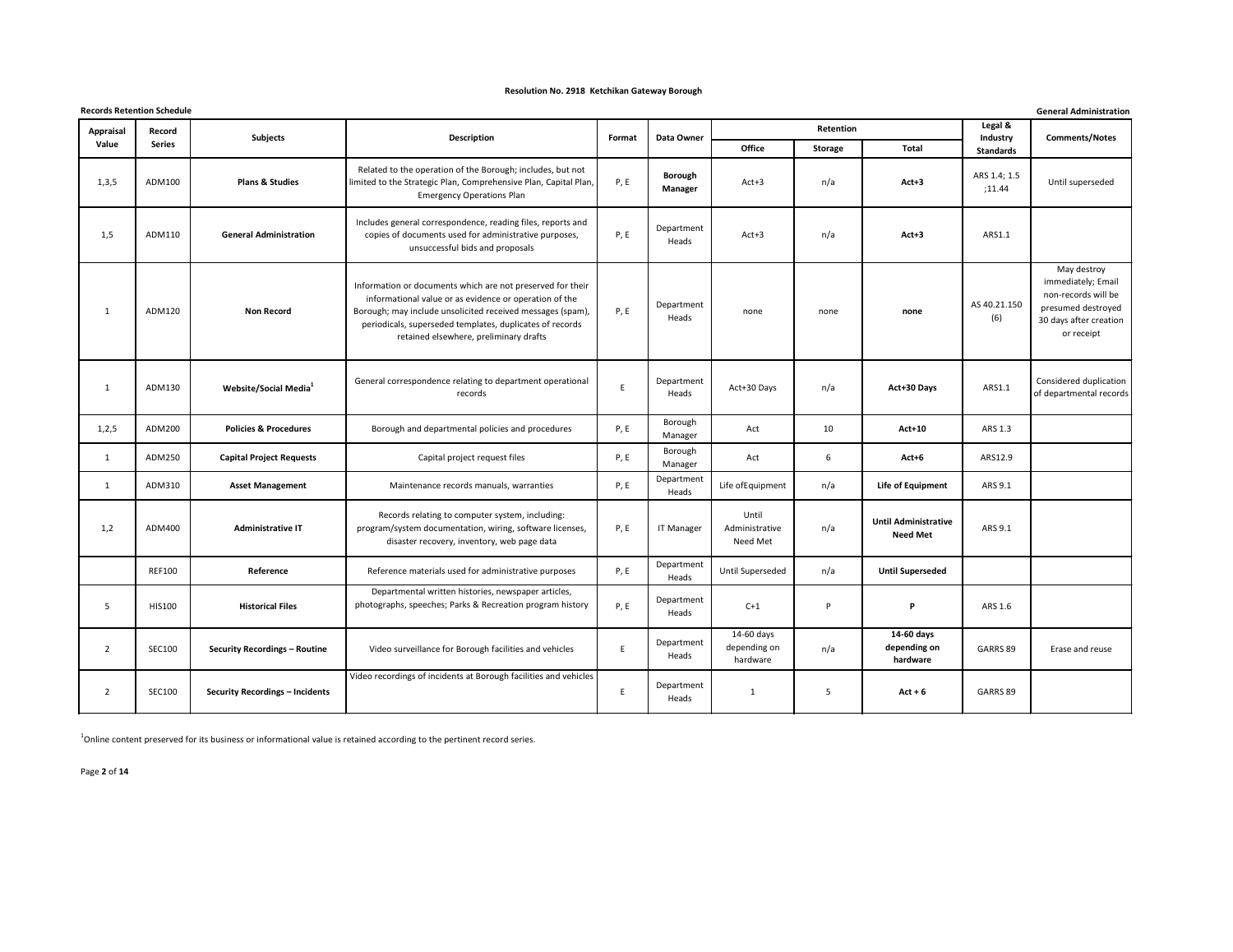|              | <b>Records Retention Schedule</b> |                                                |                                                                                                                                                                                                                                            |        |                         |                                   |                |               |                                                                             | Accounting/Finance                                                      |
|--------------|-----------------------------------|------------------------------------------------|--------------------------------------------------------------------------------------------------------------------------------------------------------------------------------------------------------------------------------------------|--------|-------------------------|-----------------------------------|----------------|---------------|-----------------------------------------------------------------------------|-------------------------------------------------------------------------|
| Appraisal    | <b>Record Series</b>              | <b>Subjects</b>                                | Description                                                                                                                                                                                                                                | Format | Data Owner              |                                   | Retention      |               | Legal/Industry                                                              | <b>Comments/Notes</b>                                                   |
| Value        |                                   |                                                |                                                                                                                                                                                                                                            |        |                         | Office                            | <b>Storage</b> | Total         | Standards                                                                   |                                                                         |
| 3,4          | ACC100                            | <b>Accounting-Accounts Payable</b>             | Vendor files, may include: check copies, AP check log, check registers,<br>cancelled checks, invoices, purchase orders                                                                                                                     | P, E   | <b>Finance Director</b> | $\overline{2}$                    | 4              | 6             | ARS 3.6;3.7.1                                                               |                                                                         |
| 4            | ACC110                            | <b>Accounting - Citations</b>                  | Citations for code violations, includes paid citations and citations awaiting<br>payment                                                                                                                                                   | P, E   | <b>Finance Director</b> | Act                               | $\mathbf{1}$   | Act+1         | ARS 11.19                                                                   |                                                                         |
| 3,4          | ACC200                            | <b>Accounting-Accounts Receivable</b>          | Records relating to receipt of revenues, may include: sales & property tax<br>and exemption records, deposits, charges, refunds and allocations, airport<br>passenger charges, daily transaction reports, cash receipts, NSF               | P, E   | <b>Finance Director</b> | $\overline{2}$                    | $\overline{4}$ | 6             | ARS 3.7;3.7.1;<br>3.9;14.4                                                  |                                                                         |
| 3,4          | ACC230                            | <b>Accounting-Revenue statements</b>           | Bank statements a.k.a. bank reconciliations                                                                                                                                                                                                | P, E   | Finance Director        | $\overline{2}$                    | 5              | $CFY+7$       | ARS 3.7.2                                                                   |                                                                         |
| 3,4          | ACC250                            | <b>Accounting-Journal Entries</b>              | Account transfer information including general ledger and budget journal<br>entries                                                                                                                                                        | P, E   | <b>Finance Director</b> | Completion of<br><b>CFY Audit</b> | 3              | $CFY+3$       | ARS 3.5.2                                                                   |                                                                         |
| 3            | ACC260                            | <b>Accounting-Legal</b>                        | Judgments and collections, bankruptcy files                                                                                                                                                                                                | P, E   | <b>Finance Director</b> | Act                               | 10             | <b>Act+10</b> | ARS 3.9;3.14                                                                |                                                                         |
| 1            | ACC280                            | <b>Accounting-Grants</b>                       | Grant administration records                                                                                                                                                                                                               | P, E   | Finance Director        | Act                               | 6              | $Act+6$       | AS 09.10.053<br>49 CFR 110.90                                               | <b>EPA Grants are Active</b><br>+ 10 (40 CFR 35.4105,<br>40 CFR35.6705) |
| 3,4          | ACC300                            | <b>Accounting-Fixed Assets</b>                 | Records related to fixed asset inventory, vehicle<br>titles and registrations                                                                                                                                                              | P, E   | Finance Director        | Act                               | 6              | $Act+6$       | ARS 1.9.1;2.13.1                                                            |                                                                         |
| 3,4          | ACC400                            | <b>Accounting-Foreclosure</b>                  | Property tax foreclosures,                                                                                                                                                                                                                 | P, E   | <b>Finance Director</b> | P                                 | P              | P             | ARS 16.4                                                                    |                                                                         |
| 1            | ACC500                            | <b>Accounting-Bonds</b>                        | Records related to bonds and bond registers                                                                                                                                                                                                | P, E   | <b>Finance Director</b> | Act                               | 20             | <b>Act+20</b> | ARS 3.11; 3.12                                                              |                                                                         |
| 3,4          | ACC600                            | <b>Accounting-Payroll</b>                      | Records related to wages, salaries, deductions and benefits. includes W-2,<br>W-4 and 1099, employee timesheets, PPE timesheets, PTO reports, records<br>related to borough sponsored plans, insurance, pension, disability and<br>vesting | P, E   | <b>Finance Director</b> | $\overline{2}$                    | $\overline{4}$ | 6             | ARS 4.4;<br>4.6; 4.8; 4.13;<br>4.5;4.11 26 CFR<br>31.6001-1<br>8 AAC 85 020 |                                                                         |
| 4            | ACC660                            | <b>Accounting-Long Term Payroll</b><br>Reports | Deferred compensation, payroll registers; annual report of hours worked;<br>PERS enrollment                                                                                                                                                | P, E   | <b>Finance Director</b> | Current                           | 50             | $C + 50$      | ARS 4.3; 4.7;4.14                                                           |                                                                         |
| 1            | ACC680                            | <b>Accounting-Workers Comp</b>                 | Worker's compensation, on-the-job injury, lost time                                                                                                                                                                                        | P, E   | <b>Finance Director</b> | $Act + 3$                         | 37             | <b>Act+40</b> | ARS 7.3;AS<br>40.25.12029 CFR                                               |                                                                         |
| 1            | <b>ACC700</b>                     | <b>Accounting-Insurance Policies</b>           | Insurance policies and binders, including: risk, property/casualty, Etc.                                                                                                                                                                   | P, E   | <b>Finance Director</b> | Current $+3$                      | 47             | $C + 50$      | ARS 7.1<br>29 CFR1910.1020                                                  |                                                                         |
| 1            | ACC710                            | <b>Accounting-Insurance Claims</b>             | Incident reports and records relating to accidents on borough property                                                                                                                                                                     | P, E   | <b>Finance Director</b> | Current                           | $\overline{7}$ | $C+7$         | ARS 7.2                                                                     |                                                                         |
| 1            | <b>ACC720</b>                     | <b>Accounting-Risk Management</b>              | Records related to customer service, complaints and incident reports.                                                                                                                                                                      | P, E   | Finance Director        | $\overline{\mathbf{3}}$           | n/a            | 3             | ARS 11.1                                                                    |                                                                         |
| 3,4,5        | ACC800                            | <b>Accounting-Permanent Records</b>            | Final budgets, certified annual financial reports, annual borough &<br>municipal financial report, original journals and ledgers, audits                                                                                                   | P, E   | Finance Director        | P                                 | n/a            | P             | ARS 1.4.1;<br>3.3.2.4.1; 3.5.1.14                                           |                                                                         |
| $\mathbf{1}$ | ACC900                            | <b>Accounting-General</b>                      | Accounting records not previously covered                                                                                                                                                                                                  | P, E   | Finance Director        | $\overline{2}$                    | 4              | 6             | ARS 3.1                                                                     |                                                                         |

Page **3** of **14**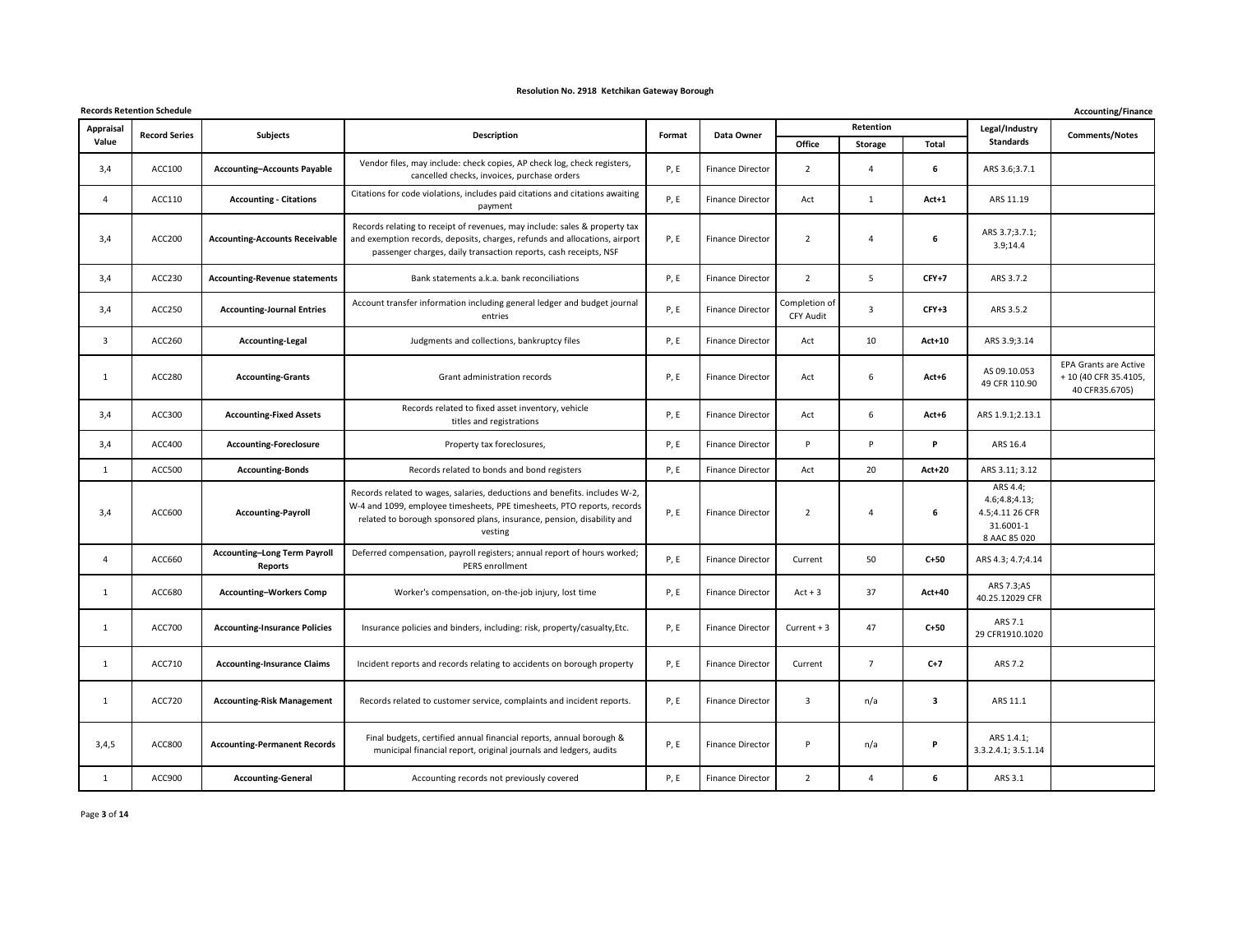| <b>Records Retention Schedule</b> |                         |                                                       |                                                                                                                                                                                                                                                                 |        |                 |               |                  | Airport                                    |                                                                                            |                                                                                            |
|-----------------------------------|-------------------------|-------------------------------------------------------|-----------------------------------------------------------------------------------------------------------------------------------------------------------------------------------------------------------------------------------------------------------------|--------|-----------------|---------------|------------------|--------------------------------------------|--------------------------------------------------------------------------------------------|--------------------------------------------------------------------------------------------|
| <b>Appraisal</b><br>Value         | Record<br><b>Series</b> | <b>Subjects</b>                                       | <b>Description</b>                                                                                                                                                                                                                                              | Format | Data Owner      |               | <b>Retention</b> |                                            | Legal & Industry<br><b>Standards</b>                                                       | <b>Comments/Notes</b>                                                                      |
|                                   |                         |                                                       |                                                                                                                                                                                                                                                                 |        |                 | <b>Office</b> | <b>Storage</b>   | <b>Total</b>                               |                                                                                            |                                                                                            |
| 1/4/5                             | AIR100                  | <b>Airport-Master Plan</b>                            | Airport Master Plan                                                                                                                                                                                                                                             |        | Borough Clerk   |               |                  | P                                          |                                                                                            |                                                                                            |
| 1/2                               | AIR210                  | <b>Airport-Inspections</b>                            | FAA/TSA/OSHA inspection records                                                                                                                                                                                                                                 | P, E   | Airport Manager | $C+1$         | -1               | 3 years after<br>compliance or<br>resolved | 14 CFR 139.301                                                                             |                                                                                            |
| 1/2/4                             | AIR200                  | <b>Airport-Operations</b>                             | Operational records including: certificates, licenses, airport<br>certification manual (ACM), storm water retention plan,<br>wildlife control plan & permits; airport security program,<br>security directives; key control files; pavement condition<br>renort | P, E   | Airport Manager | C             | 3                | $C+3$                                      | ACM requirements<br>per 14CFR 139(C)                                                       |                                                                                            |
| 1/2                               | AIR230                  | <b>Airport-General Compliance</b>                     | Records related to general operation and security of airport,<br>including FAA required self-inspections, training, reports and<br>notices and TSA badge and key records                                                                                        | P, E   | Airport Manager | $C+1$         | $\overline{c}$   | $C+3$                                      | 14 CFR 139;<br>49 CFR 1542                                                                 |                                                                                            |
| 1/2                               | AIR300                  | <b>Airport-Underground Storage</b><br><b>Tanks</b>    | Records relating to regulated and non-regulated<br>underground storage tanks                                                                                                                                                                                    | P, E   | Airport Manager | $C+3$         | $5*$             | indefinite                                 | AS 46.03.360-450;<br>18 AAC 75,<br>18 AAC 78 & 40;<br><b>CFR 280</b>                       | *Storage of 5 years to<br>be used as reminder to<br>review necessity of<br>keeping further |
| 1/2                               | AIR400                  | <b>Airport-Accident</b>                               | Records related to aircraft accidents                                                                                                                                                                                                                           | P, E   | Airport Manager | $C+5$         | 5*               | indefinite                                 | 49 CFR 801.32                                                                              |                                                                                            |
| 1/2                               | AIR500                  | <b>Airport-Ferries</b>                                | Records related to marine vessel safety and operational<br>requirements, including: certificates, licenses, inspections,<br>haul- out records, incident records                                                                                                 | P, E   | Airport Manager | $C+3$         | $10*$            | life of vessel                             | certificates &<br>license per DOT/PF<br>AMHS and 46 CFR<br>2.95; other records<br>per AMHS | *Storage of 10 yrs to<br>be<br>used as tickler to<br>review<br>vessel status               |
| 1/2                               | AIR510                  | Airport-Ferries, general                              | General vessel operational records, including: ship logs,<br>engine room logs, boat tallies                                                                                                                                                                     | P, E   | Airport Manager | $C+3$         | 2                | $C+5$                                      | 3 yrs. per AMHS,<br>item 13                                                                | 5 years per USCG<br>inspector                                                              |
| 1/2                               | AIR600                  | <b>Airport-Safety</b>                                 | Records related to safety meetings and training                                                                                                                                                                                                                 | P, E   | AirportManager  | $C+1$         | 8                | 10                                         | GARRS -92<br>29 CFR 1910.1200                                                              |                                                                                            |
| 1/5                               | <b>AIR700</b>           | <b>Airport-Statistics</b>                             | Records containing data regarding plane and ferry landings,<br>enplanements & deplanements                                                                                                                                                                      | P, E   | Airport Manager | $C+5$         | $10*$            | indefinite                                 | 18 CFR 368.3                                                                               |                                                                                            |
| 1/2                               | AIR800                  | <b>Airport Security-Police activity</b><br>logs       | Activity logs, pass-on logs                                                                                                                                                                                                                                     | P, E   | Airport Manager | $C+1$         | $10*$            | indefinite                                 | 49 CFR<br>1542.221(1)(2)<br>states 180 days                                                | *Storage of 10 years to<br>be used as reminder to<br>review status                         |
| 1/2                               | AIR810                  | <b>Airport Security-</b><br><b>Citations/Warnings</b> | Records related to non-arrest incidents                                                                                                                                                                                                                         | P, E   | AirportManager  | $C+1$         | $\overline{2}$   | $C+3$                                      | AS 09.10.070                                                                               |                                                                                            |
| 1/2                               | AIR830                  | <b>Airport Security-Training</b>                      | In-house qualifying records, Alaska police standards<br>council(APSC) training certificates                                                                                                                                                                     | P, E   | Airport Manager | $C+6$<br>mos. | n/a              | indefinite                                 | 49 CFR 1542.217(d)                                                                         | transfer to HR 6<br>months after<br>termination                                            |
| $\overline{1}$                    | AIR850                  | <b>Airport Security-Lost &amp; Found</b>              | Records regarding items lost and found at airport                                                                                                                                                                                                               | P, E   | Airport Manager | $C+1$         | n/a              | $\overline{2}$                             | GARRS -97                                                                                  |                                                                                            |
|                                   |                         |                                                       | Note: Sensitive security information to be destroyed by appropriate airport personnel to maintain compliance with 49 CFR 1520.                                                                                                                                  |        |                 |               |                  |                                            |                                                                                            |                                                                                            |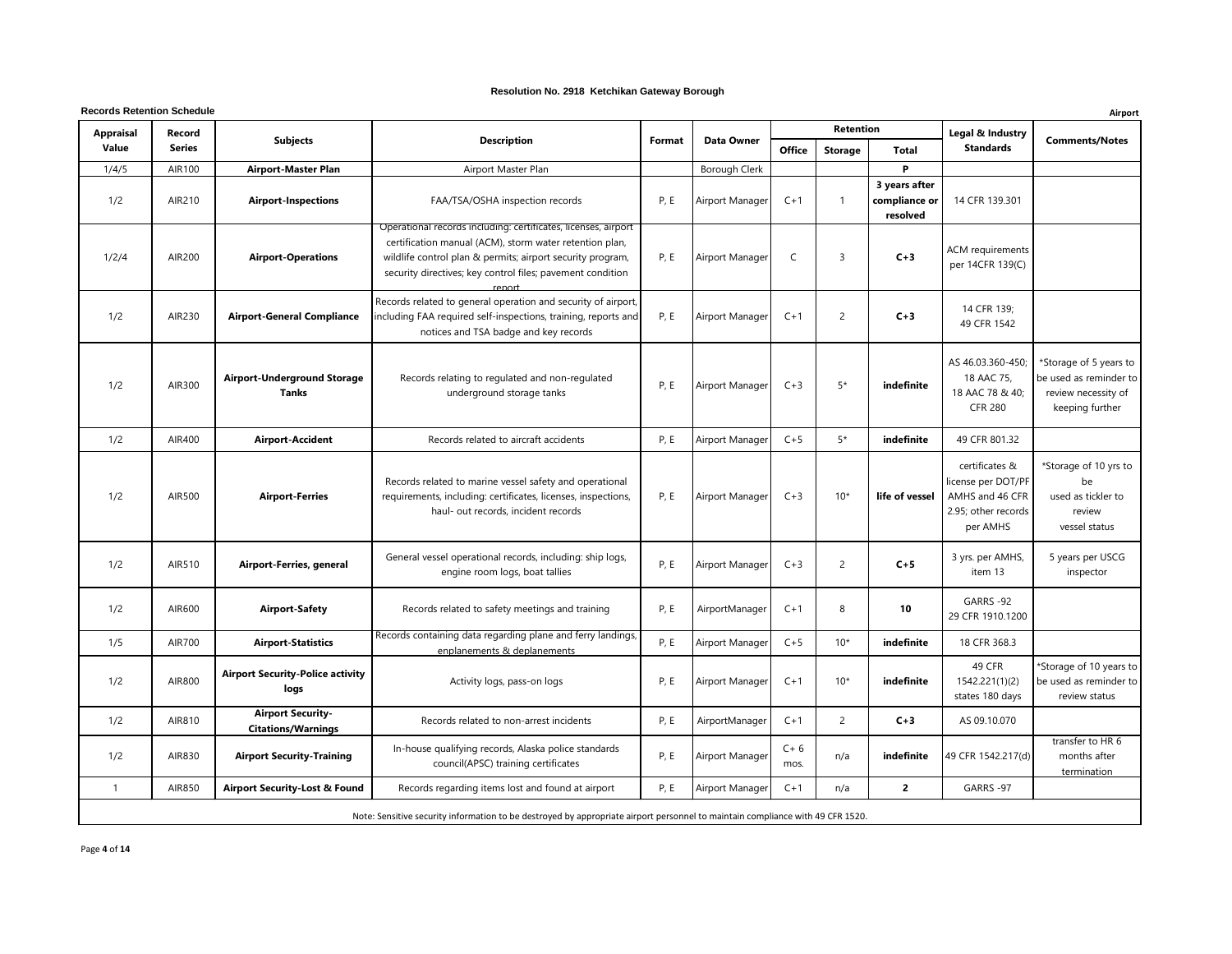|                  | <b>Records Retention Schedule</b><br><b>Animal Protection</b> |                                        |                                                                                                                                    |        |                                      |                |                |               |                     |                                     |  |  |
|------------------|---------------------------------------------------------------|----------------------------------------|------------------------------------------------------------------------------------------------------------------------------------|--------|--------------------------------------|----------------|----------------|---------------|---------------------|-------------------------------------|--|--|
| <b>Appraisal</b> | Record                                                        | Subjects                               | Description                                                                                                                        | Format | Data Owner                           |                | Retention      |               | Legal &<br>Industry | <b>Comments/Notes</b>               |  |  |
| Value            | <b>Series</b>                                                 |                                        |                                                                                                                                    |        |                                      | Office         | <b>Storage</b> | <b>Total</b>  | Standards           |                                     |  |  |
| 1,4              | APS100                                                        | <b>Active Animal Records</b>           | Records for dog licenses, private board, live traps,<br>vehicle logs, lost & found, adoptions, impound<br>records, surrender forms | P, E   | <b>Animal Protection</b><br>Director |                | $\overline{2}$ | 3             | ARS 11.24           |                                     |  |  |
| 1                | APS200                                                        | <b>Inactive Animal Records</b>         | Records for deceased and euthanized animals                                                                                        | P, E   | <b>Animal Protection</b><br>Director | death+1        | $\overline{2}$ | death+3       | ARS 11.24           |                                     |  |  |
| $\overline{2}$   | APS300                                                        | <b>Animal Establishment Records</b>    | Animal establishment permits and inspection forms.                                                                                 | P, E   | <b>Animal Protection</b><br>Director | Act            | 10             | <b>Act+10</b> | ARS 14.2            |                                     |  |  |
| 1                | APS400                                                        | <b>Animal Offense Records</b>          | Records for bites, calls for service, quarantines, and<br>owner offense files                                                      | P, E   | <b>Animal Protection</b><br>Director | Lifespan       | $\overline{2}$ | Indefinite    | ARS 11.24           | life span of owner and/or<br>animal |  |  |
| $\overline{2}$   | APS500                                                        | <b>Animal Waiver/Liability Records</b> | Volunteer applications and liability/waiver forms                                                                                  | P, E   | <b>Animal Protection</b><br>Director | $\overline{2}$ | $\overline{4}$ | 6             |                     |                                     |  |  |
|                  | APS600                                                        | <b>Animal Protection-General</b>       | Animal protection records not previously covered                                                                                   | P, E   | <b>Animal Protection</b><br>Director | Act            | 6              | $Act+6$       |                     | See LAW600 for code<br>violations   |  |  |

Page **5** of **14**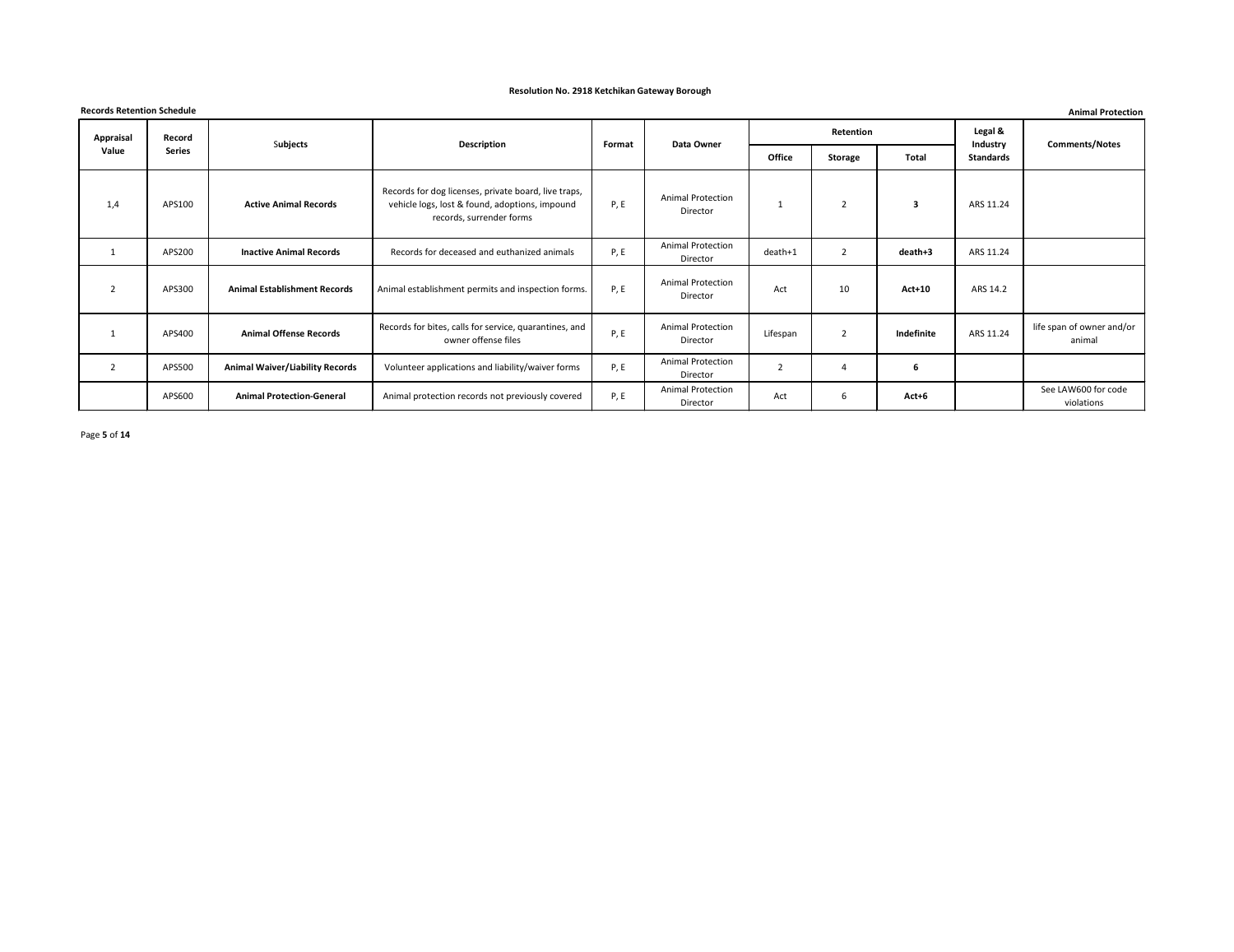|                    | <b>Records Retention Schedule</b><br><b>Animal Protection</b> |                                              |                                                                                                                                                                               |          |                        |                                                                    |                |                                                                    |                                      |                                                                           |  |  |  |
|--------------------|---------------------------------------------------------------|----------------------------------------------|-------------------------------------------------------------------------------------------------------------------------------------------------------------------------------|----------|------------------------|--------------------------------------------------------------------|----------------|--------------------------------------------------------------------|--------------------------------------|---------------------------------------------------------------------------|--|--|--|
|                    |                                                               |                                              |                                                                                                                                                                               |          |                        |                                                                    | Retention      |                                                                    |                                      |                                                                           |  |  |  |
| Appraisal<br>Value | Record<br>Series                                              | Subjects                                     | <b>Description</b>                                                                                                                                                            | Format   | Data Owner             | Office                                                             | <b>Storage</b> | Total                                                              | Legal & Industry<br><b>Standards</b> | <b>Comments/Notes</b>                                                     |  |  |  |
| 2.4,5              | AST100                                                        | <b>Assessment-Permanent</b>                  | Real property and business/personal assessment<br>rolls, supplemental rolls, roll certifications; senior<br>citizen & disabled veteran exemption applications<br>year 2010 on | P, E, MF | Assessment<br>Director | Act                                                                | p              | p                                                                  | ARS 15.1 AS<br>29.45.160             | Digital copies<br>maintained in office,<br>borough records<br>microfilmed |  |  |  |
| $\overline{2}$     | AST200                                                        | <b>Assessment-Notices</b>                    | Business/personal and real property notices mailing<br>data                                                                                                                   | P, E     | Assessment<br>Director | 6                                                                  |                | 6                                                                  | ARS 15.2                             | <b>Business/Personal notices</b><br>are confidential                      |  |  |  |
| $\overline{2}$     | AST300                                                        | <b>Assessment-Appeals</b>                    | Valuation appeal forms, records, & accompanying<br>information                                                                                                                | P, E     | Assessment<br>Director | 6                                                                  |                | 6                                                                  | ARS 15.4                             | Clerk's office retains<br><b>Board of Equalization</b><br>records         |  |  |  |
| 2,4                | AST400                                                        | <b>Assessment-Real property</b>              | Paper records pertaining to assessment of real<br>property, including exemptions, real property<br>photos                                                                     | P        | Assessment<br>Director | $Act + 6$                                                          |                | $Act + 6$                                                          | ARS 15.9                             |                                                                           |  |  |  |
| 2,4,               | AST410                                                        | <b>Assessment-Land History</b>               | Property deeds and transfer documents                                                                                                                                         | P, E     | Assessment<br>Director | Until Obsolete,<br>superseded, or<br>administrative<br>need is met | n/a            | Until Obsolete,<br>superseded, or<br>administrative need is<br>met | ARS 15.6                             | Original - State<br><b>Recorders Office</b>                               |  |  |  |
| 2,4                | AST450                                                        | <b>Assessment-Business/Personal Property</b> | Paper records pertaining to assessment of<br>business/personal property                                                                                                       | P, E     | Assessment<br>Director | $Act + 6$                                                          |                | $Act+6$                                                            | ARS 15.7                             | Confidential                                                              |  |  |  |
| $\mathbf{1}$       | AST500                                                        | <b>Assessment-Market Data</b>                | Records pertaining to sales information                                                                                                                                       | P, E     | Assessment<br>Director | 6                                                                  |                | 6                                                                  | ARS 15.10                            | Confidential; Appraisal<br>Cycle is 4 years                               |  |  |  |
| 1,2,5              | AST600                                                        | <b>Assessment-Reports &amp; Studies</b>      | Annual assessor's report, information<br>studies/reports, & ratio studies created to prepare<br>reports                                                                       | P, E, MF | Assessment<br>Director | 6                                                                  | 6              | 6                                                                  |                                      | <b>State Assessor owns</b><br>original annual report                      |  |  |  |
|                    | AST700                                                        | <b>Assessment-General</b>                    | Assessment records not previously covered                                                                                                                                     | P, E     | Assessment<br>Director | Act                                                                | 6              | $Act + 6$                                                          |                                      |                                                                           |  |  |  |

Page **6** of **14**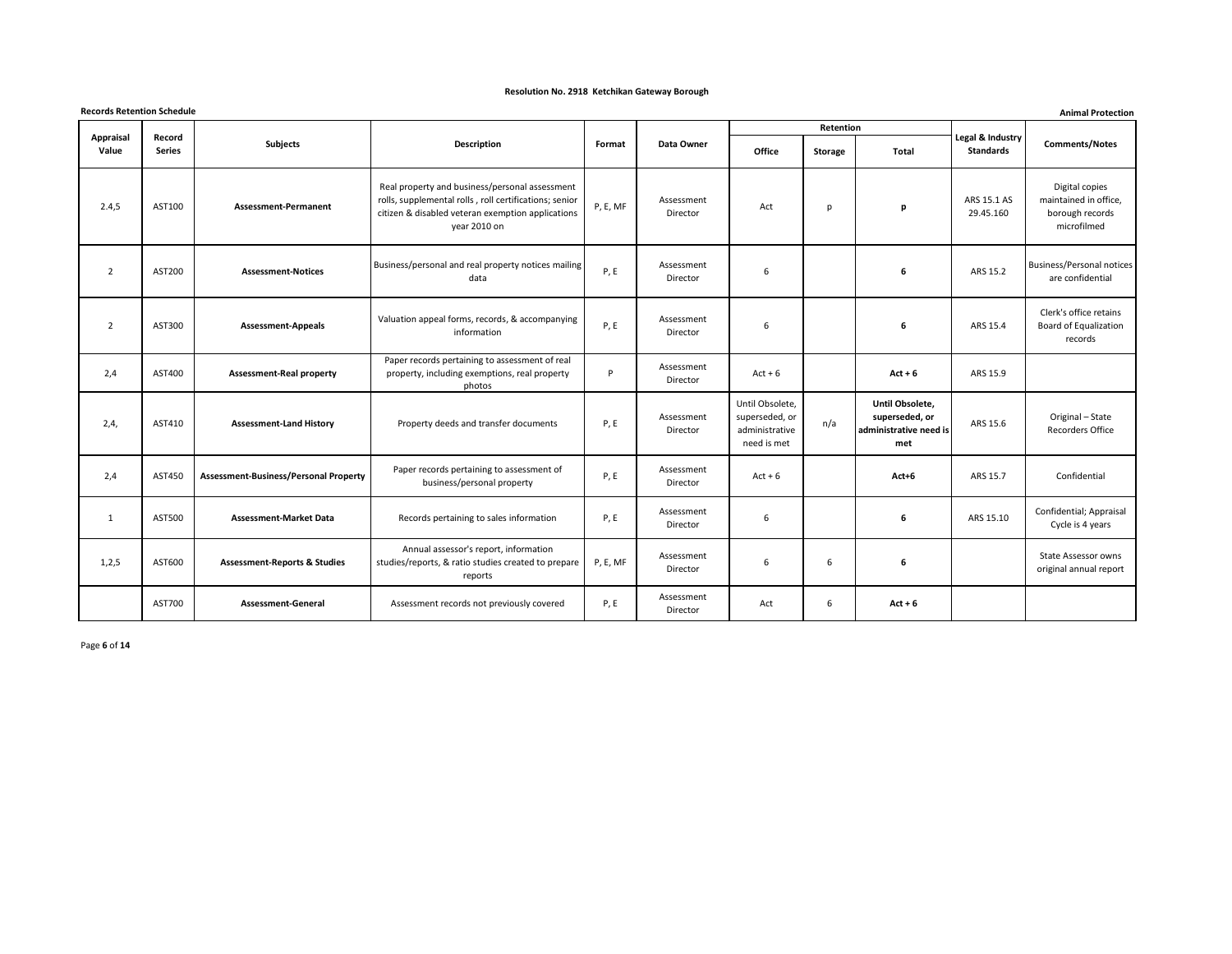|                | <b>Records Retention Schedule</b> |                                       |                                                                                                                                                                                                                                                                            |             |                  |               |                |                |                                              |                                                                                                                  |  |
|----------------|-----------------------------------|---------------------------------------|----------------------------------------------------------------------------------------------------------------------------------------------------------------------------------------------------------------------------------------------------------------------------|-------------|------------------|---------------|----------------|----------------|----------------------------------------------|------------------------------------------------------------------------------------------------------------------|--|
| Appraisal      | <b>Record Series</b>              | <b>Subjects</b>                       | Description                                                                                                                                                                                                                                                                | Format      | Data Owner       |               | Retention      |                | Legal & Industry                             | <b>Comments/Notes</b>                                                                                            |  |
| Value          |                                   |                                       |                                                                                                                                                                                                                                                                            |             |                  | Office        | <b>Storage</b> | Total          | Standards                                    |                                                                                                                  |  |
| 1,2,5          | <b>CLK100</b>                     | <b>Required Public Notices</b>        | Assembly meeting notices; affidavits of publication for<br>assembly meetings, elected and appointed official<br>vacancies, regular and special elections                                                                                                                   | <b>P, E</b> | Borough<br>Clerk | $C+1$         | 8              | 10             | ARS 2.2                                      |                                                                                                                  |  |
| 1,2,5          | <b>CLK110</b>                     | <b>Assembly Meeting Documentation</b> | Agendas, action agendas, audio and video recordings of<br>meetings, including executive session recordings                                                                                                                                                                 | <b>P, E</b> | Borough<br>Clerk | $C+1$         | $\overline{3}$ | 5              | ARS 2.1.2                                    |                                                                                                                  |  |
| 2,4,5          | <b>CLK130</b>                     | <b>Assembly Permanent Records</b>     | Minutes of assembly, assembly quasi-judicial committees,<br>and service areas; adopted resolutions; adopted ordinances,<br>including original paper code book; oaths of office for all<br>borough elected and appointed officials; master list of<br>boards and committees | P, E, MF    | Borough<br>Clerk | Until scanned | P              | P              | ARS 2.1; 2.6 AS<br>29.20.380 AS<br>29.20.600 |                                                                                                                  |  |
| $\mathbf{1}$   | <b>CLK140</b>                     | <b>Assembly Non-Permanent Records</b> | General correspondence regarding mayor and assembly<br>business and dealings with public and legislative bodies;<br>mayoral proclamations; meeting packet items and<br>committee minutes                                                                                   | P, E        | Borough<br>Clerk | $C+1$         | $\overline{4}$ | 6              | ARS 2.5                                      | Original packet items<br>filed in corresponding<br>action file; ie contract,<br>ordinance or<br>resolution, etc. |  |
| $\overline{2}$ | <b>CLK200</b>                     | <b>Board of Ethics</b>                | May include: complaints, decisions, correspondence of<br>Board of Ethics                                                                                                                                                                                                   | P, E        | Borough<br>Clerk | Act           | 6              | Act+6          |                                              | Active = term of office of<br>official                                                                           |  |
| 2,5            | <b>CLK300</b>                     | <b>Elections-Permanent</b>            | Election returns, canvass board file, DOJ preclearance<br>records                                                                                                                                                                                                          | P, E        | Borough<br>Clerk | 5             | P              | P              | ARS 8.3;8.6                                  |                                                                                                                  |  |
| $\overline{2}$ | <b>CLK310</b>                     | <b>Elections-Voted Ballots</b>        | Voted ballots (Completed, Challenged, Rejected, Absentee<br>& Special Needs)                                                                                                                                                                                               | P           | Borough<br>Clerk | C+1 Month     | n/a            | $C+1$<br>Month | KGBC 5.05.130<br>ARS 8.1                     | $C =$ Until election is<br>certified. If election is<br>contested, retain<br>longer per<br>AS 15.15.470.         |  |
| $\overline{2}$ | <b>CLK320</b>                     | <b>Elections - Operational</b>        | Unvoted ballots, ballot stubs, absentee and question<br>envelopes, precinct registers, election certificates, absentee<br>official records                                                                                                                                 | P, E        | Borough<br>Clerk | C             | 1              | C+1 Year       | KGBC 5.05.130                                | $C =$ Until election is<br>certified.                                                                            |  |
| 2,5            | CLK330                            | <b>Elections-General</b>              | Initiative, referendum, and recall files, declarations of<br>candidacy, alaska public official commission financial<br>disclosure statements                                                                                                                               | P           | Borough<br>Clerk | Act           | 6              | Act+6          | AS 29.26;29.20.010;<br>15.25.030             |                                                                                                                  |  |
| 2,5            | <b>CLK400</b>                     | Annexation/Consolidation              | Petition and supporting files                                                                                                                                                                                                                                              | p           | Borough<br>Clerk | Act           | P              | P.             | ARS 2.9                                      | 5 year if fail perm if<br>pass                                                                                   |  |
| 2,5            | <b>CLK500</b>                     | <b>Records Management-Permanent</b>   | Certificates of records destruction; records retention<br>schedule                                                                                                                                                                                                         | P, E        | Borough<br>Clerk | P             |                | P.             | ARS 1.1;1.16                                 | May be scanned and sent<br>to storage                                                                            |  |
| 1,2,5          | <b>CLK510</b>                     | <b>Records Management-General</b>     | Records transfer and retrieval forms; records storage<br>inventory; records management program                                                                                                                                                                             | <b>P, E</b> | Borough<br>Clerk | Act           | 6              | Act+6          |                                              |                                                                                                                  |  |
| 1,2            | <b>CLK600</b>                     | <b>Public Records Requests</b>        | Public records request forms and related material produced<br>with response                                                                                                                                                                                                | <b>P, E</b> | Borough<br>Clerk | $\mathbf{1}$  | n/a            | $\mathbf{1}$   | ARS 1.14                                     |                                                                                                                  |  |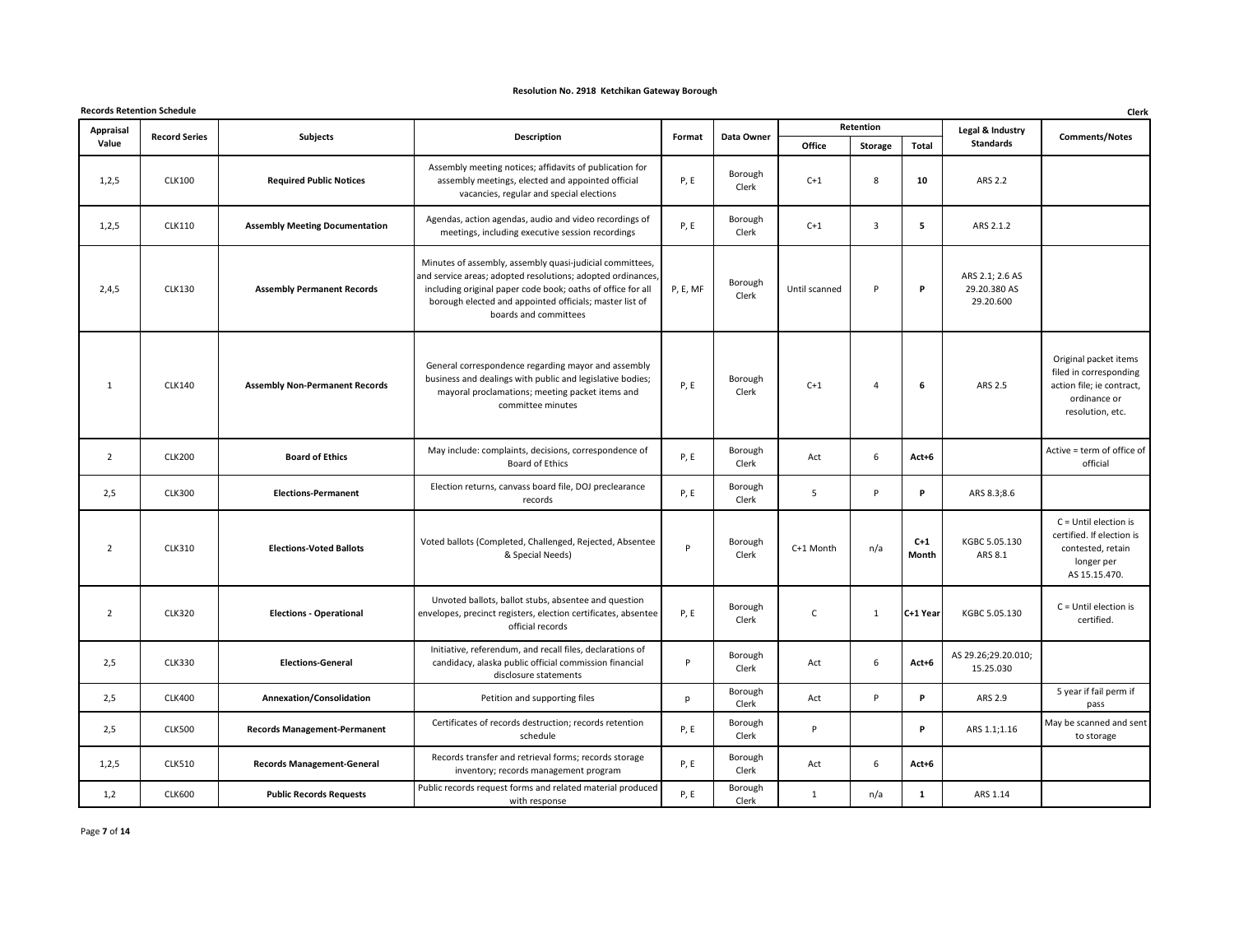|                | <b>Records Retention Schedule</b><br>North & South Tongass Fire Departments |                                     |                                                                                                                                                                                                                             |        |            |                                                                 |                  |                                                                        |                              |                       |  |  |  |
|----------------|-----------------------------------------------------------------------------|-------------------------------------|-----------------------------------------------------------------------------------------------------------------------------------------------------------------------------------------------------------------------------|--------|------------|-----------------------------------------------------------------|------------------|------------------------------------------------------------------------|------------------------------|-----------------------|--|--|--|
| Appraisal      | Record                                                                      |                                     |                                                                                                                                                                                                                             |        |            |                                                                 | <b>Retention</b> |                                                                        | Legal &                      |                       |  |  |  |
| Value          | <b>Series</b>                                                               | Subjects                            | <b>Description</b>                                                                                                                                                                                                          | Format | Data Owner | Office                                                          | Storage          | <b>Total</b>                                                           | Industry<br><b>Standards</b> | <b>Comments/Notes</b> |  |  |  |
| $\overline{2}$ | FDS100                                                                      | <b>Violation/Complaint</b>          | Violations and complaints relating to fire<br>safety code; including follow-up data                                                                                                                                         | P, E   | Fire Chief | Act                                                             | 3                | 3 years after<br>resolution                                            | ARS 11.30                    |                       |  |  |  |
| 1,2            | <b>FDS200</b>                                                               | <b>Fire and EMS Response</b>        | Incoming call records; complainant<br>information; dispatcher information; response<br>vehicle information; incident                                                                                                        | P, E   | Fire Chief | $\mathbf{1}$                                                    | 9                | 10                                                                     | ARS 11.26;<br>11.31;11.32    |                       |  |  |  |
| 1,2            | FDS210                                                                      | Fire and EMS Response-Alarm         | Detailed report from individual alarm boxes                                                                                                                                                                                 | P, E   | Fire Chief | Until superseded,<br>obsolete, or<br>Administrative<br>Need met | n/a              | Until superseded,<br>obsolete, or<br><b>Administrative Need</b><br>met | ARS 11.33                    |                       |  |  |  |
| 1,2            | FDS300                                                                      | <b>Fire and EMS Training</b>        | Course information, training dates, exam<br>results                                                                                                                                                                         | P, E   | Fire Chief | Act                                                             | 6                | $Act+6$                                                                | ARS 11.35                    |                       |  |  |  |
| 1              | <b>FDS500</b>                                                               | <b>Fire Prevention Program</b>      | Fire prevention education materials including<br>brochures, pamphlets, films, etc                                                                                                                                           | P, E   | Fire Chief | Until superseded,<br>obsolete, or<br>Administrative<br>Need met | n/a              | Until superseded,<br>obsolete, or<br><b>Administrative Need</b><br>met | ARS 11.36                    |                       |  |  |  |
| 1,2            | <b>FDS700</b>                                                               | <b>Equipment Inspection Reports</b> | Records of inspection for vehicles, mechanical<br>systems, hoses, hydrants, ladders (ground<br>and aerial), mask service information; model<br>serial number, purchase date, type, cubic feet<br>of tank and service record | P, E   | Fire Chief | 3 years or until<br>replaced                                    | n/a              | 3 years or until<br>replaced                                           | ARS 11.38                    |                       |  |  |  |
|                | <b>FDS800</b>                                                               | <b>Fire-General</b>                 | Fire records not previously covered                                                                                                                                                                                         | P, E   | Fire Chief | Act                                                             | 6                | $Act+6$                                                                |                              |                       |  |  |  |

Page **8** of **14**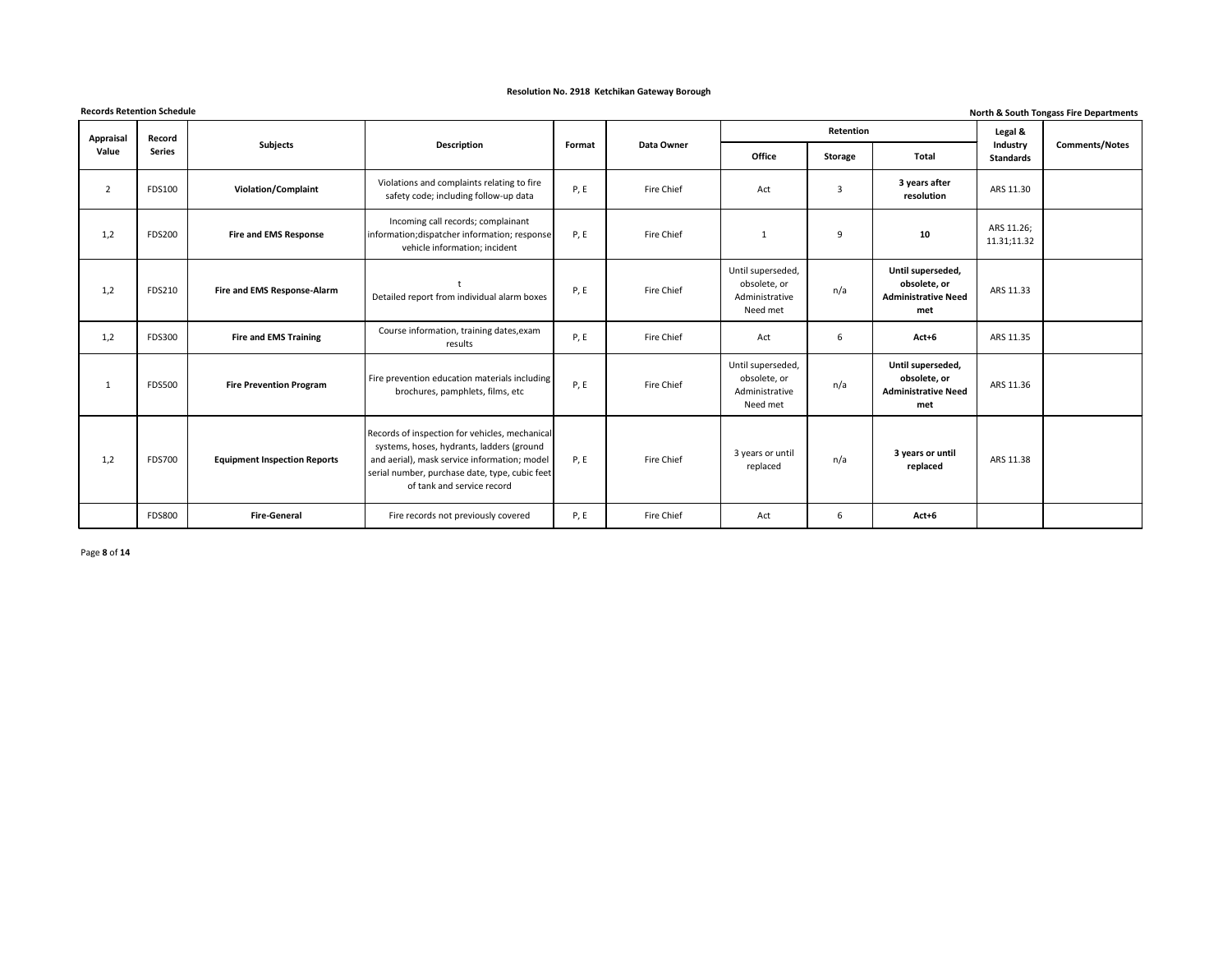#### **Records Retention Schedule Law Office Storage Total** 2,4 LAW100 **Law-Opinions** Legal opinions of the Borough Attorney P, E Borough Attorney P **P** ARS 10.1 May be scanned and sent to storage center 1,2 LAW200 **Law-Litigation** Records related to action in civil and criminal cases and investigations, including: briefs, pleadings, evidence, reports, court proceedings correspondence P, E Borough Attorney Act **1** 6 **Act+6** ARS 10.3; 10.4 1,2,4 LAW300 **Law -Litigation-Final** Final claims or litigation documents, including judgments, settlements, court orders, terms and conditions P, E Borough Attorney Act **Indefinite Indefinite** ARS 10.3 1,2,4 LAW350 **Law–Arbitration** Union contract interpretation and arbitration P, E Borough Attorney P n/a **P** ARS 6.13 1,2 LAW400 **Law-Contracts** Records related to obligations under contracts, leases and other agreements between the Borough and outside Parties; successful bids and proposals P, E Borough Clerk Act 1 6 Act+6 ARS 1.8; 5.1;5.2 AS 09.10.053 48 CFR 4.703 See HUM450 for Collective Bargaining Agreements 2,5 LAW500 **Law-Property-Permanent** Deeds, patents, sales, easements, rights-of-way P, E Borough Clerk Active or until scanned P **P** ARS 10.6; 16.1;13.7 2 LAW600 **Law-Legal Compliance** Code enforcement violation reports, notices to comply P, E Code Enforcement Officer Act 1 3 **Act + 3** ARS 10.7 Citations and payment records retained in Finance Department LAW700 **Law-General** Law records not previously covered P, E Borough Attorney Act **6 Act+6 Retention Legal & Industry Standards Comments/Notes Appraisal Value Record Series Subjects CO**<br>**Description Format Data Owner**

Page **9** of **14**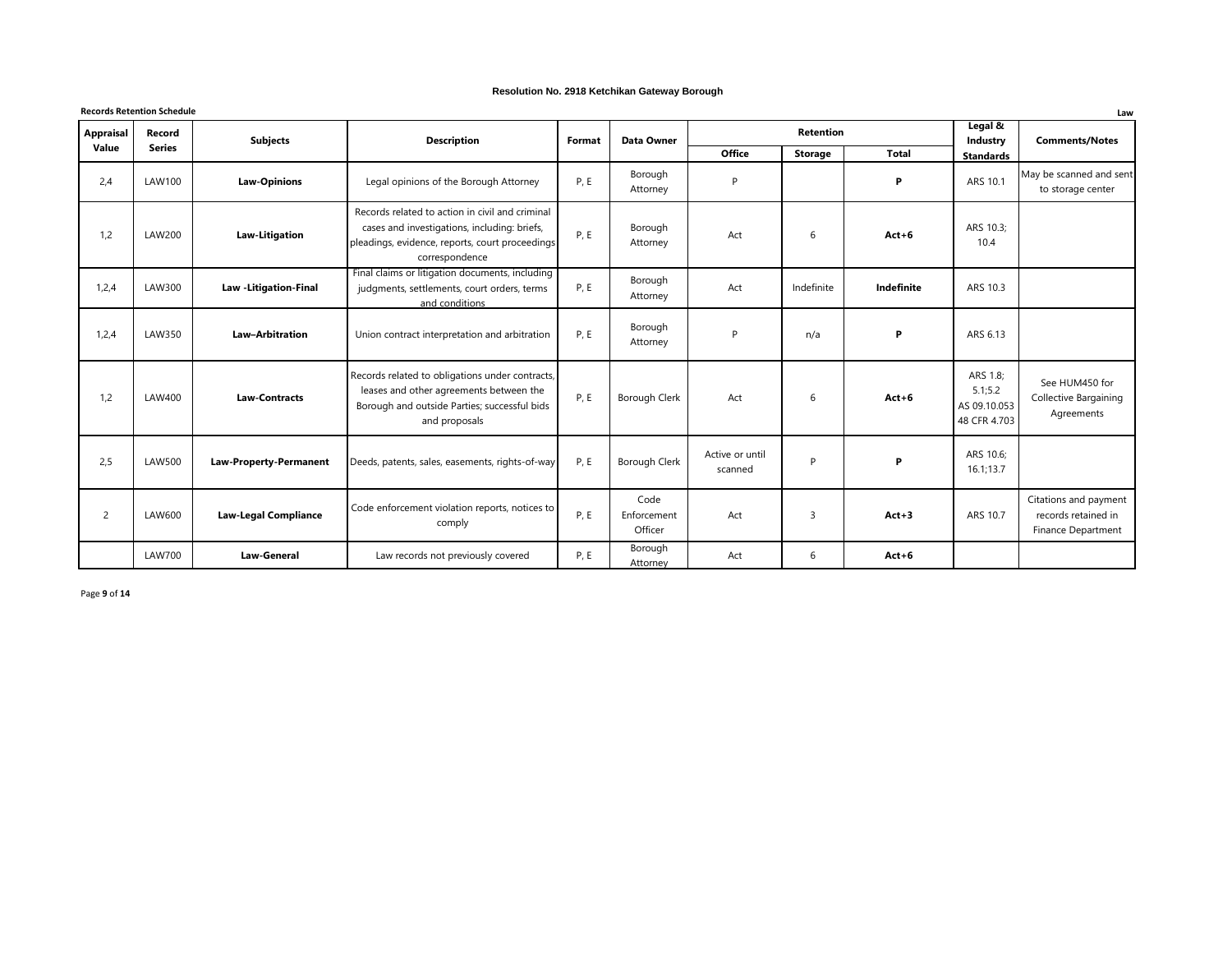|                | <b>Records Retention Schedule</b><br><b>Human Resources</b> |                                                                                    |                                                                                                                                                                |        |                     |                                  |                |                                          |                                                              |                                                                                                                                               |  |  |  |
|----------------|-------------------------------------------------------------|------------------------------------------------------------------------------------|----------------------------------------------------------------------------------------------------------------------------------------------------------------|--------|---------------------|----------------------------------|----------------|------------------------------------------|--------------------------------------------------------------|-----------------------------------------------------------------------------------------------------------------------------------------------|--|--|--|
| Appraisal      | <b>Record</b>                                               | <b>Subjects</b>                                                                    | <b>Description</b>                                                                                                                                             | Format | Data Owner          |                                  |                | <b>Retention</b>                         | Legal & Industry                                             | <b>Comments/Notes</b>                                                                                                                         |  |  |  |
| Value          | <b>Series</b>                                               |                                                                                    |                                                                                                                                                                |        |                     | <b>Office</b>                    | <b>Storage</b> | <b>Total</b>                             | <b>Standards</b>                                             |                                                                                                                                               |  |  |  |
| 1,2,4          | <b>HUM100</b>                                               | <b>Human Resources-</b><br><b>Employee Records</b>                                 | Personnel files, including: hire information,<br>personnel action forms, performance reviews,<br>disciplinary actions, Shot records, and<br>physicals          | P, E   | Borough<br>Manager  | Act                              | 50             | $Act+50$                                 | ARS 6.1 29 CFR<br>1627.3; 29 CFR<br>516.5; 49 CFR<br>382.409 |                                                                                                                                               |  |  |  |
| $\overline{2}$ | <b>HUM200</b>                                               | <b>Human Resources-Job</b><br><b>Descriptions</b>                                  | Job descriptions of all borough positions                                                                                                                      | P.E    | Borough<br>Manager  | Until<br>admin<br>need is<br>met | n/a            | Until superceded or<br>admin need is met | ARS 6.8                                                      | Resolution retained permanently                                                                                                               |  |  |  |
| -1             | <b>HUM300</b>                                               | <b>Human Resources-</b><br><b>Employee Selection</b>                               | Job applications and deliberative materials<br>used in the interview and hiring process; may<br>include: ranking sheets, notes, comments                       | P, E   | Borough<br>Manager  | C                                |                | $C+1$                                    | ARS 6.3<br>29 CFR 1602.14 29<br>CFR 1627.3                   | Successful applications go to<br>personnel file                                                                                               |  |  |  |
|                | <b>HUM310</b>                                               | <b>Human Resources-</b><br><b>Employee Selection-</b><br><b>Assembly Appointed</b> | Deliberative materials used in the interview<br>and hiring process for Borough Manager,<br>Clerk and Attorney; may include: ranking<br>sheets, notes, comments | P, E   | Borough<br>Assembly | Act                              | n/a            | Act                                      |                                                              | Act=Deliberative process only; To be<br>destroyed immediately upon hiring of<br>successful candidate; Applications<br>retained per HUM300     |  |  |  |
| $\overline{2}$ | <b>HUM400</b>                                               | <b>Human Resources-</b><br><b>Training</b>                                         | Records related to borough training programs                                                                                                                   | P, E   | Borough<br>Manager  | $Act+3$                          | n/a            | $Act+3$                                  | ARS 1.15                                                     |                                                                                                                                               |  |  |  |
| 1,2,4          | <b>HUM450</b>                                               | <b>Human Resources-CBA</b>                                                         | Collective bargaining negotiations and<br>agreements                                                                                                           | P, E   | Borough<br>manager  | $\mathsf{C}$                     | n/a            | $C+10$                                   | ARS 6.12                                                     |                                                                                                                                               |  |  |  |
| $\overline{2}$ | <b>HUM550</b>                                               | <b>Human Resources-</b><br>Drug/Alcohol                                            | Drug and alcohol testing records - positive<br>results                                                                                                         | P, E   | Borough<br>Manager  | 5                                | n/a            | 5                                        | 49 CFR 382.409                                               | Positive results & refusals to test are<br>retained for 5 years (negative tests are<br>retained in office for 2 years and then<br>destroyed). |  |  |  |
| 1,2,4          | <b>HUM600</b>                                               | <b>Human Resources-Union</b><br><b>Grievances</b>                                  | Investigation and resolution of grievances                                                                                                                     | P, E   | Borough<br>Manager  | Act                              | 5              | $Act + 5$                                | ARS 6.11                                                     |                                                                                                                                               |  |  |  |
|                | <b>HUM700</b>                                               | Human Resources-General                                                            | Human resource records not previously<br>covered                                                                                                               | P, E   | Borough<br>Manager  | Act                              | 6              | $Act+6$                                  |                                                              |                                                                                                                                               |  |  |  |

Page **10** of **14**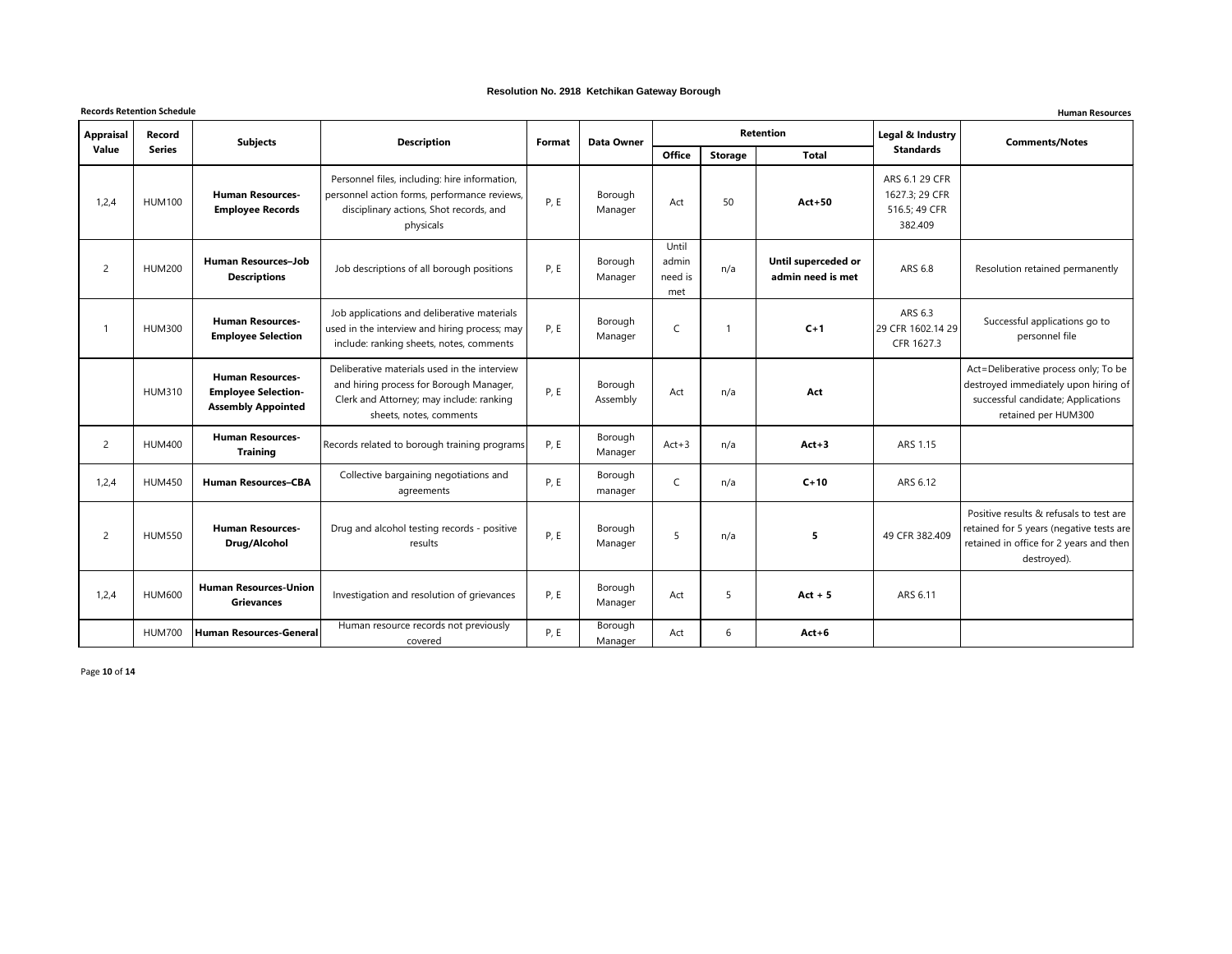|                  | <b>Records Retention Schedule</b><br>Parks & Rec |                                          |                                                                                                                                                                |             |                                    |                |                |              |                                           |                       |  |  |  |
|------------------|--------------------------------------------------|------------------------------------------|----------------------------------------------------------------------------------------------------------------------------------------------------------------|-------------|------------------------------------|----------------|----------------|--------------|-------------------------------------------|-----------------------|--|--|--|
| <b>Appraisal</b> | <b>Record Series</b>                             | Subjects                                 | <b>Description</b>                                                                                                                                             | Format      | Data Owner                         |                | Retention      |              | Legal & Industry Standards                | <b>Comments/Notes</b> |  |  |  |
| Value            |                                                  |                                          |                                                                                                                                                                |             |                                    | Office         | <b>Storage</b> | <b>Total</b> |                                           |                       |  |  |  |
| 1,2              | <b>PKR100</b>                                    | <b>Parks and Recreation-General</b>      | Records including, but not limited to;<br>registration and scholarship forms; first aid<br>records; customer input; customer expulsion<br>and incident reports | <b>P, E</b> | Parks and Recreation<br>Supervisor | $C+1$          | 3              | 5.           | ARS17.1<br>CPO Manual DE 18<br>AAC 30.550 |                       |  |  |  |
| 1,2              | <b>PKR200</b>                                    | Parks and Recreation-Child Care          | Records related to drop-in care at Rec Center<br>and summer daycare program                                                                                    | <b>P, E</b> | Parks and Recreation<br>Supervisor | Act            | 6              | $Act+6$      | AS 47.35<br>ARS 11.17                     |                       |  |  |  |
| 1,2              | <b>PKR300</b>                                    | <b>Parks and Recreation-Pool Records</b> | Daily chemical logs                                                                                                                                            | <b>P, E</b> | Parks and Recreation<br>Supervisor | $\overline{2}$ | 8              | 10           | ARS 13.28.2                               |                       |  |  |  |

Page **11** of **14**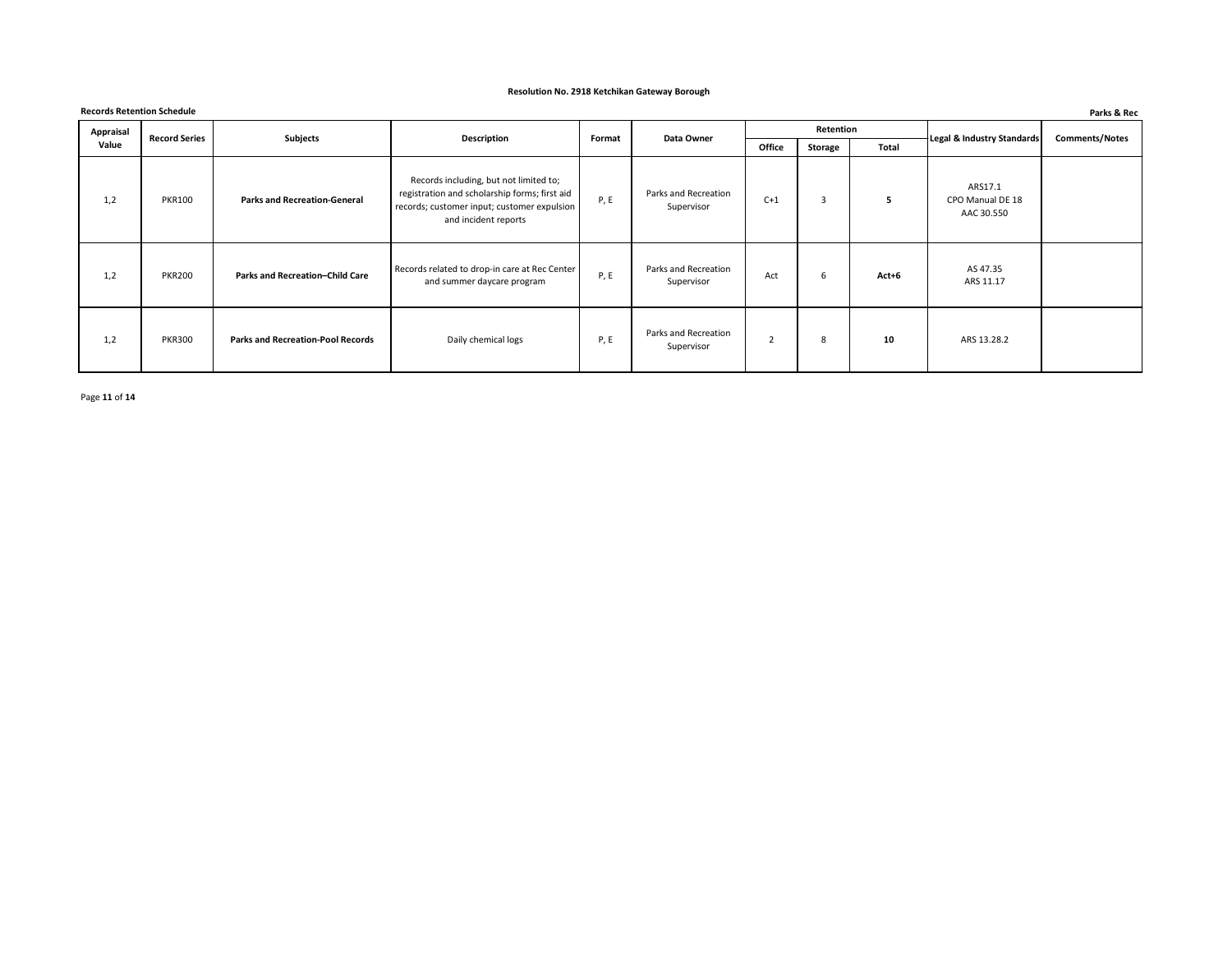#### **Records Retention Schedule Planning Office Storage Total** 1,2 PLN100 **Platting and Zoning-Permanent** Land records including, subdivision files, zoning permit files, rezone files, vacations of rights-of-way files; street renaming files, official zoning map Planning Director P n/a **P** ARS 12.1;13.1; 13.7; 13.8 May be scanned and sent to records center, refer to department policy for contents lists 1 PLN110 **Platting and Zoning Temporary** Working files: pre-decisional materials for administrative decisions such as minor variances, abbreviated plats and plat alterations Planning Director Act+3 n/a **Act+3** ARS 1.1;1.12;2.1.2 1,2 PLN150 **Borough Owned Lands** Lands inventory, mitigation bank, predecisional materials for leases, building, schools, timber sales, resource sales, and mitigation determination Planning Director Until Admin Need Is Met n/a **Until Admin Need is Met** ARS 1.12 n<del>g contra</del>c leases; and agreements are retained as official Borough Documents 2 PLN200 **Economic Development** Records related to economic development program Planning Director 2 **10 10** ARS 12.3 1,2 PLN300 **Zoning Violations** Enforcement letters, complaints, photos, letters Planning Director Act+6 n/a **Act+6** ARS 12.2 Refer to LAW600 1,2 PLN310 **Conditional and Temporary Use Permits** Recorded conditional use permits and/or notices of decision, temporary use permits Planning Director Life of Permit **N** n/a **Life of Permit** ARS 12.5 1,2 PLN330 **Variance Files** Notice of decision Planning Director Life of Building **No. 1.4 Life of Building | ARS 11.29** 1,2 PLN400 **Coastal Management** State, federal and local reviews for conformance with coastal management reviews and plans Planning Director Act **6 Act +6 ARS** 12.7 1,2 PLN600 **Floodplain Management** FEMA FIRM maps and studies, elevation certificates, specific problem parcels, correspondence, recertification docs for community rating system and national floodplain insurance program Planning Director Until Superseded, obsolete, or Administrative Need met n/a **Until Superseded, obsolete, or Administrative Need met** ARS 12.8 2,5 PLN700 **Planning Commission-Permanent** Official minutes, resolutions Planning Director Until scanned **P P P** ARS 2.1.1;12.1.1; 12.1.2 2 PLN710 **Planning Commission-Notices** Affidavits of publication for required public notices Planning Director 1 9 **10** ARS 2.2 1,2 PLN720 **Planning Commission-Meeting Prep** Agendas, action agendas, audio recordings Planning Director 1 4 **5** ARS 2.1.2 1,2 PLN750 **Planning Commission-General** General correspondence and routine business of planning commission, including meeting packets Planning Director 1 2 **3** ARS 1.1;2.1.2 **Retention Legal & Industry Standards Comments/Notes Appraisal Value Record Series Subjects Description Data Owner**

Page **12** of **14**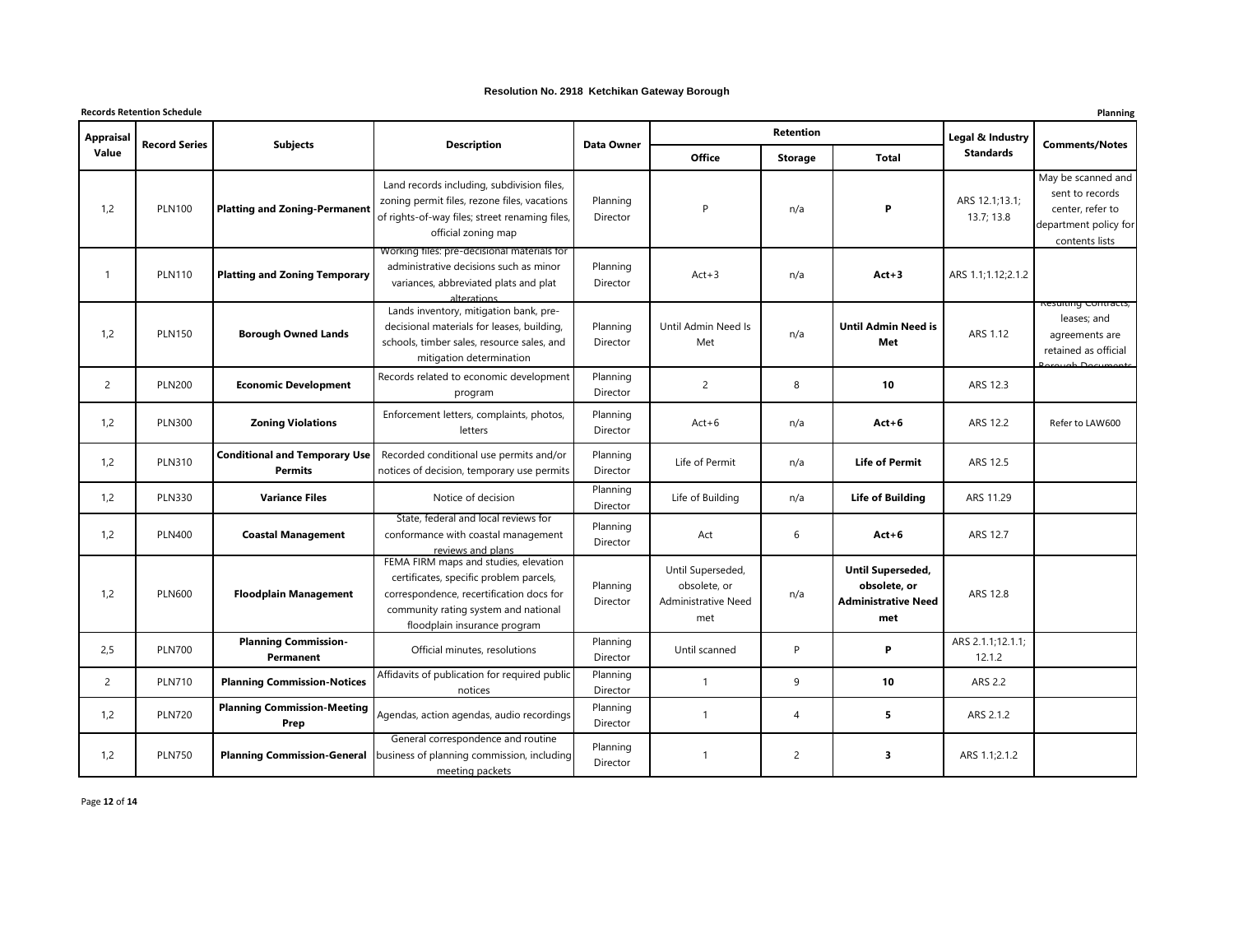| <b>Records Retention Schedule</b> |                         |                                      |                                                                                                                                                                                                                     |                         |                              |                                                         |                     |                         |                                                                                                                 | <b>Public Works</b>                                 |
|-----------------------------------|-------------------------|--------------------------------------|---------------------------------------------------------------------------------------------------------------------------------------------------------------------------------------------------------------------|-------------------------|------------------------------|---------------------------------------------------------|---------------------|-------------------------|-----------------------------------------------------------------------------------------------------------------|-----------------------------------------------------|
| <b>Appraisal</b><br>Value         | Record<br><b>Series</b> | <b>Subjects</b>                      | <b>Description</b>                                                                                                                                                                                                  | Format                  | <b>Data Owner</b>            |                                                         | <b>Retention</b>    |                         | Legal & Industry<br><b>Standards</b>                                                                            | <b>Comments/Notes</b>                               |
| 1/4                               | <b>PWD100</b>           | <b>Facilities-Permanent</b>          | Property records for borough buildings and<br>facilities, including: roads & utility systems,<br>surverys, plans, maps, drawings, diagrams,<br>easements, rights of way, water & wastewater<br>locations, as-builts | P,E                     | Public Works Director        | <b>Office</b><br>Until<br>administrative<br>need is met | <b>Storage</b><br>P | <b>Total</b><br>P       | ARS 13.1;13.7;13.22                                                                                             | As-built copied and sent<br>to vault or microfilmed |
| 2/3                               | <b>PWD110</b>           | <b>Equipment-Maintenance</b>         | Records relating to maintenance of equipment,<br>including water system and meters                                                                                                                                  | P,E                     | <b>Public Works Director</b> | Life of the<br>equipment                                | 6                   | Life of<br>equipment+6  | ARS 13.12;13.26;13.3                                                                                            |                                                     |
| $\overline{1}$                    | <b>PWD120</b>           | <b>Vehicles-Maintenance</b>          | Records relating to maintenance of vehicles;<br>commercial motor vehicle records                                                                                                                                    | P,E                     | Public Works Director        | Act                                                     | 3                   | $Act+3$                 | <b>Federal Motor Carrier</b><br>Safety Administration<br>ARS 13.11                                              |                                                     |
| -1                                | <b>PWD150</b>           | <b>Facilities-Maintenance</b>        | Records relating to operation of facilities,<br>including: permits, reports, utilities, water<br>system, water service, fire & building code<br>inspections.                                                        | P,E                     | <b>Public Works Director</b> | $\overline{3}$                                          | Life of<br>Facility | Life of facility        | ARS 13.13                                                                                                       |                                                     |
| -1                                | <b>PWD200</b>           | <b>Work Orders</b>                   | Short term maintenance records including<br>work orders and equipment rentals                                                                                                                                       | P,E                     | Public Works Director        | $\overline{1}$                                          | $\overline{2}$      | $\overline{\mathbf{3}}$ | ARS 3.1;13.11                                                                                                   |                                                     |
| 2                                 | <b>PWD300</b>           | <b>Water-Permanent</b>               | Permits for drinking water and sewer;<br>connections records ; water management plans                                                                                                                               | P,E                     | <b>Public Works Director</b> | Life of facility<br>or equipment                        | P                   | P                       | ARS 13.4;13.29                                                                                                  |                                                     |
| 1/2                               | <b>PWD310</b>           | <b>Water Testing</b>                 | Records pertaining to water and wastewater<br>testing, including: chain of custody, fecal<br>coliform, hydrolab calibration, lab bench<br>sheets, and toxicity reports                                              | P,E                     | Public Works Director        | 5                                                       | $\overline{7}$      | 12                      | ARS 13.28 18<br>AAC 70, 72, 80<br>40 CFR 141.155                                                                |                                                     |
| 1/2                               | <b>PWD400</b>           | <b>Hazardous Materials</b>           | Records related to the training and handling of<br>hazardous materials, may include: material<br>safety data sheets, inventory forms, inspection<br>reports                                                         | $\mathsf{P},\mathsf{E}$ | Public Works Director        | Act                                                     | $\overline{7}$      | $Act + 7$               | NIOSH, DOSH ARS<br>11.42 20 CFR<br>1910.120020 CFR<br>1410.45029 CFR<br>1910.102029 CFR<br>1904.2-640 CFR 30.53 |                                                     |
| 1/2                               | <b>PWD450</b>           | <b>Hazardous Material -Permanent</b> | Hazardous material incident reports                                                                                                                                                                                 | P,E                     | Public Works Director        | $Act+1$                                                 | P                   | P                       | ARS 11.43                                                                                                       |                                                     |
| -1                                | <b>PWD500</b>           | <b>Junk Vehicle Program</b>          | Records related to junk and abandoned vehicle<br>program, including: applications, vouchers,<br>shipping manifests                                                                                                  | P,E                     | Public Works Director        | $Act+1$                                                 | $\mathbf{1}$        | $Act+2$                 | ARS 11.19                                                                                                       |                                                     |

Page **13** of **14**